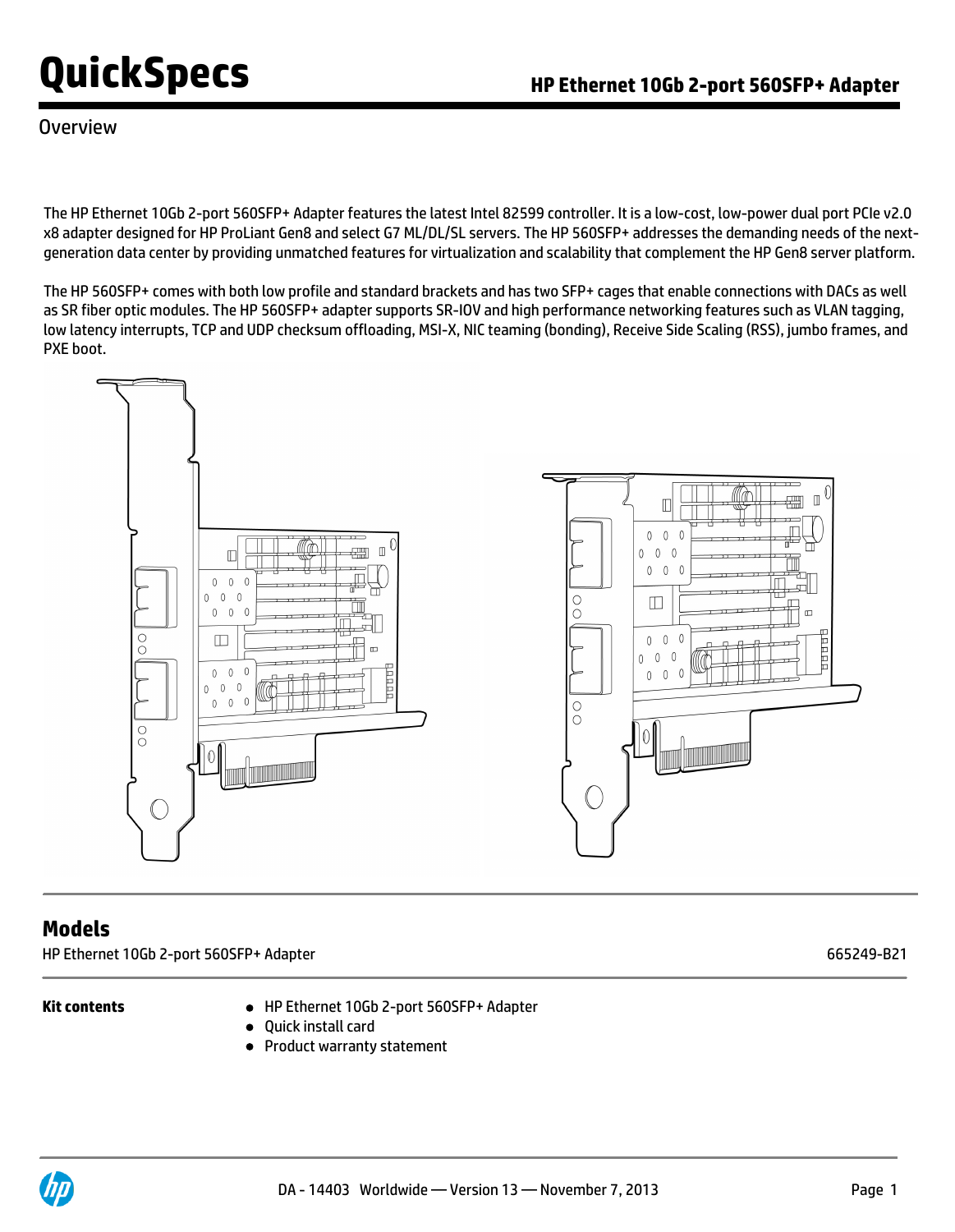### **Compatibility**

### **Servers ProLiant DL (rack-optimized)**:

- HP ProLiant DL160 Gen8
- HP ProLiant DL165 G7
- HP ProLiant DL320e Gen8
- HP ProLiant DL320e Gen8 v2
- HP ProLiant DL360e Gen8
- HP ProLiant DL360p Gen8
- HP ProLiant DL380e Gen8
- HP ProLiant DL380p Gen8
- HP ProLiant DL385p Gen8
- HP ProLiant DL560 Gen8
- HP ProLiant DL580 G7
- HP ProLiant DL585 G7
- HP ProLiant DL980 G7

### **ProLiant ML (expansion optimized)**:

- HP ProLiant ML310e Gen8
- HP ProLiant ML310e Gen8 v2
- HP ProLiant ML350e Gen8
- HP ProLiant ML350p Gen8

### **ProLiant SL (Scalable Line)**:

- HP ProLiant SL210t Gen8
- HP ProLiant SL230s Gen8
- HP ProLiant SL250s Gen8
- HP ProLiant SL270s Gen8

**NOTE:** This is a list of Supported Servers. Some may be discontinued.

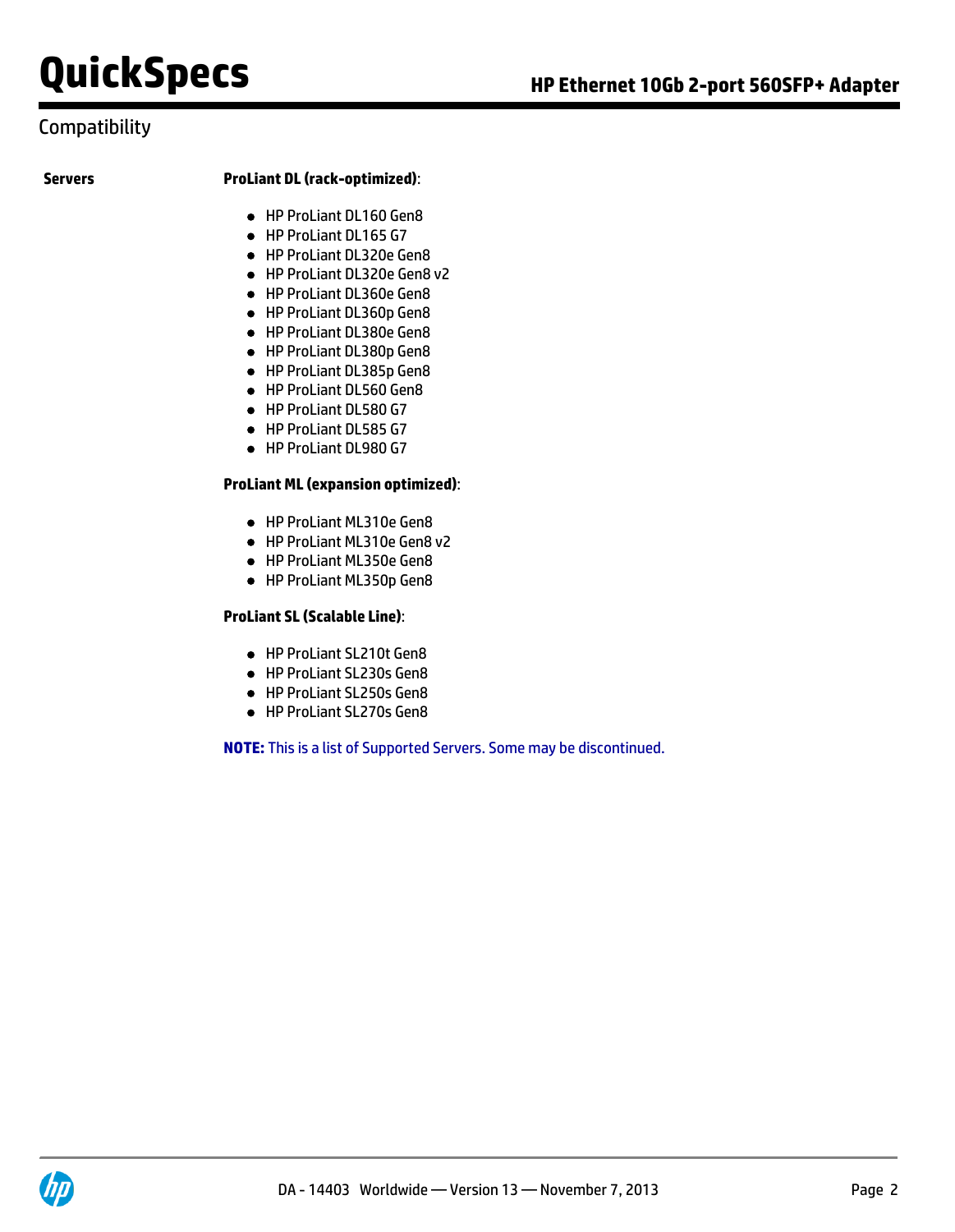# Standard Features

| <b>Product Features</b>                                   | • Industry-leading throughput and latency performance<br>Up to 40Gb/s bi-directional near line rate throughput<br>٠<br>• Hardware acceleration TCP/IP/UDP stateless intelligent offloads<br>No firmware updates required - less management and downtime<br>٠<br>Low profile design shipping with standard height and low-profile brackets<br>٠<br>• Supports SR-IOV (requires server FW, SW and OS support)<br>• PXE, Jumbo Frames, Checksum & Segmentation Offload, IPv6 and RSS<br>• On chip temperature monitor<br>• Standard server operating system support<br>• Standard NC series option kit warranty, support, services<br>• Field replaceable and upgradeable<br>• Support for Preboot eXecution Environment (PXE)<br>• Integrated PHY and MAC<br>• IEEE 1588 (Time Synchronization)<br>The HP 560SFP+ Adapter delivers 20 Gbps full duplex Ethernet transfer rate per port (40 Gbps per<br>adapter), providing the network performance needed to improve response times and alleviate bottlenecks<br>that impact performance of next generation data centers. 10Gb Ethernet bandwidth is ideal for high<br>performance computing, database clusters, video on demand and more. |  |  |
|-----------------------------------------------------------|------------------------------------------------------------------------------------------------------------------------------------------------------------------------------------------------------------------------------------------------------------------------------------------------------------------------------------------------------------------------------------------------------------------------------------------------------------------------------------------------------------------------------------------------------------------------------------------------------------------------------------------------------------------------------------------------------------------------------------------------------------------------------------------------------------------------------------------------------------------------------------------------------------------------------------------------------------------------------------------------------------------------------------------------------------------------------------------------------------------------------------------------------------------------------------------|--|--|
| <b>Dual-port 10 Gigabit</b><br><b>Ethernet Throughput</b> |                                                                                                                                                                                                                                                                                                                                                                                                                                                                                                                                                                                                                                                                                                                                                                                                                                                                                                                                                                                                                                                                                                                                                                                          |  |  |
| <b>PCI Express Interface</b>                              | The HP 560SFP+ Adapter is designed with an eight lane (x8) PCI Express bus based on the PCIe v2.0<br>standard. The adapter is backward compatible with four lane (x4) PCI Express, automatically auto-sensing<br>between x8 and x4 slots.                                                                                                                                                                                                                                                                                                                                                                                                                                                                                                                                                                                                                                                                                                                                                                                                                                                                                                                                                |  |  |
| <b>Jumbo Frames</b>                                       | The HP 560SFP+ Adapter supports jumbo frames (also known as extended frames), permitting up to a 9K<br>byte (KB) transmission unit (MTU) when running Ethernet I/O traffic. This is over 5X the size of a standard<br>1500-byte Ethernet frame. With jumbo frames, networks can achieve higher throughput performance and<br>greater CPU utilization. These attributes are particularly useful for database transfer and tape backup<br>operations.                                                                                                                                                                                                                                                                                                                                                                                                                                                                                                                                                                                                                                                                                                                                      |  |  |
| <b>TCP/IP Stateless</b><br><b>Offloading</b>              | TCP, IP, UDP checksum offload, Large Send Offload (LSO), TCP, Segmentation Offload (TSO). These<br>features optimize host efficiency, leaving the CPU available for other duties.<br>The HP 560SFP+ Adapter powered by Intel® 82599 controller offers TCP/IP stateless intelligent offloading<br>capability.                                                                                                                                                                                                                                                                                                                                                                                                                                                                                                                                                                                                                                                                                                                                                                                                                                                                             |  |  |
| <b>MSI and MSI-X</b>                                      | Message Signaled Interrupt (Extended) provides performance benefits for multi-core servers by load<br>balancing interrupts between CPUs/cores. The HP 560SFP+ Adapter supports MSI and MSI-X.                                                                                                                                                                                                                                                                                                                                                                                                                                                                                                                                                                                                                                                                                                                                                                                                                                                                                                                                                                                            |  |  |
| <b>802.1Q VLANs</b>                                       | IEEE 802.1Q virtual local area network (VLAN) protocol allows each physical port of the HP 560SFP+<br>adapter to be separated into multiple virtual NICs for added network segmentation and enhanced security<br>and performance. VLANs increase security by isolating traffic between users. Limiting the broadcast traffic<br>to within the same VLAN domain also improves performance. The HP 560SFP+ Adapter provides support<br>for 802.1Q (VLAN).                                                                                                                                                                                                                                                                                                                                                                                                                                                                                                                                                                                                                                                                                                                                  |  |  |

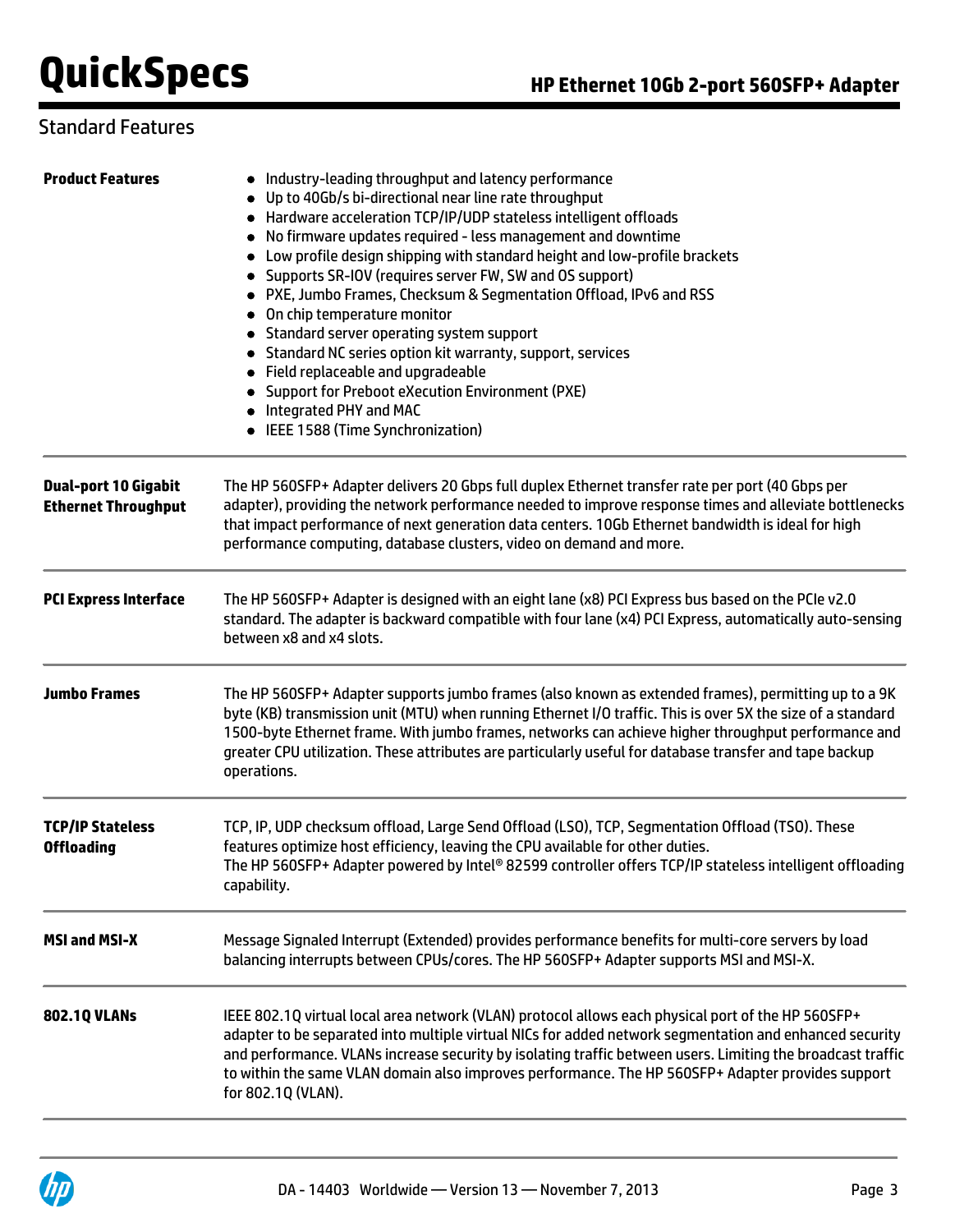| <b>Standard Features</b>                                                                                                                                                                                                                                                                                                                                                                                                                         |                                                                                                                                                                                                                                                                                                                                                                                                                                           |  |  |
|--------------------------------------------------------------------------------------------------------------------------------------------------------------------------------------------------------------------------------------------------------------------------------------------------------------------------------------------------------------------------------------------------------------------------------------------------|-------------------------------------------------------------------------------------------------------------------------------------------------------------------------------------------------------------------------------------------------------------------------------------------------------------------------------------------------------------------------------------------------------------------------------------------|--|--|
| <b>Optimized for</b><br><b>Virtualization</b>                                                                                                                                                                                                                                                                                                                                                                                                    | I/O Virtualization support for VMware NetQueue, Microsoft VMQ and Virtualization Technology for<br>Connectivity (VT-c) help meet the performance demands of consolidated virtual workloads.                                                                                                                                                                                                                                               |  |  |
|                                                                                                                                                                                                                                                                                                                                                                                                                                                  | Compliant with Single-Root I/O Virtualization (SR-IOV), accommodating multiple Virtual Machines (VMs) to<br>share single PCIe resources.<br>The HP 560SFP+ Adapter supports SR-IOV, requiring software and OS support                                                                                                                                                                                                                     |  |  |
| <b>Checksum &amp;</b><br><b>Segmentation Offload</b>                                                                                                                                                                                                                                                                                                                                                                                             | Normally the TCP Checksum is computed by the protocol stack. By selecting one of the "Checksum<br>Offload" parameters, the checksum can be computed by the adapter.<br>Segmentation Offload is technique for increasing outbound throughput of high-bandwidth network<br>connections by reducing CPU overhead. The technique is also called TCP segmentation offload (TSO) when<br>applied to TCP, or generic segmentation offload (GSO). |  |  |
|                                                                                                                                                                                                                                                                                                                                                                                                                                                  | The HP 560SFP+ Adapter has Checksum and Segmentation Offload capabilities                                                                                                                                                                                                                                                                                                                                                                 |  |  |
| IPv6                                                                                                                                                                                                                                                                                                                                                                                                                                             | IPv6 uses 128-bit addressing allowing for more devices and users on the internet. IPv4 supported 32-bit<br>addressing.                                                                                                                                                                                                                                                                                                                    |  |  |
|                                                                                                                                                                                                                                                                                                                                                                                                                                                  | The HP 560SFP+ Adapter supports IPv6.                                                                                                                                                                                                                                                                                                                                                                                                     |  |  |
|                                                                                                                                                                                                                                                                                                                                                                                                                                                  | Receive Side Scaling (RSS) RSS resolves the single-processor bottleneck by allowing the receive side network load from a network<br>adapter to be shared across multiple processors. RSS enables packet receive-processing to scale with the<br>number of available processors.<br>The HP 560SFP+ Adapter has RSS capabilities.                                                                                                           |  |  |
| <b>Time synchronization</b><br>implementations (PTP)                                                                                                                                                                                                                                                                                                                                                                                             | Synchronization of system clocks throughout a network, achieving clock accuracy in the sub-microsecond<br>range, making it suitable for measurement and control systems.                                                                                                                                                                                                                                                                  |  |  |
|                                                                                                                                                                                                                                                                                                                                                                                                                                                  | The HP 560SFP+ Adapter supports Precision Time Protocol-ready (PTP) IEEE 1588 & 802.1AS                                                                                                                                                                                                                                                                                                                                                   |  |  |
| The HP 560SFP+ Adapter support for NIC teaming helps IT administrators increase network fault tolerance<br><b>Network Adapter</b><br>and increased network bandwidth, The team of adapters can work together as a single virtual adapter. The<br><b>Teaming</b><br>HP 560SFP+ Adapter provides support for several different types of teaming enabling IT administrators to<br>optimize availability, improve performance and help reduce costs. |                                                                                                                                                                                                                                                                                                                                                                                                                                           |  |  |

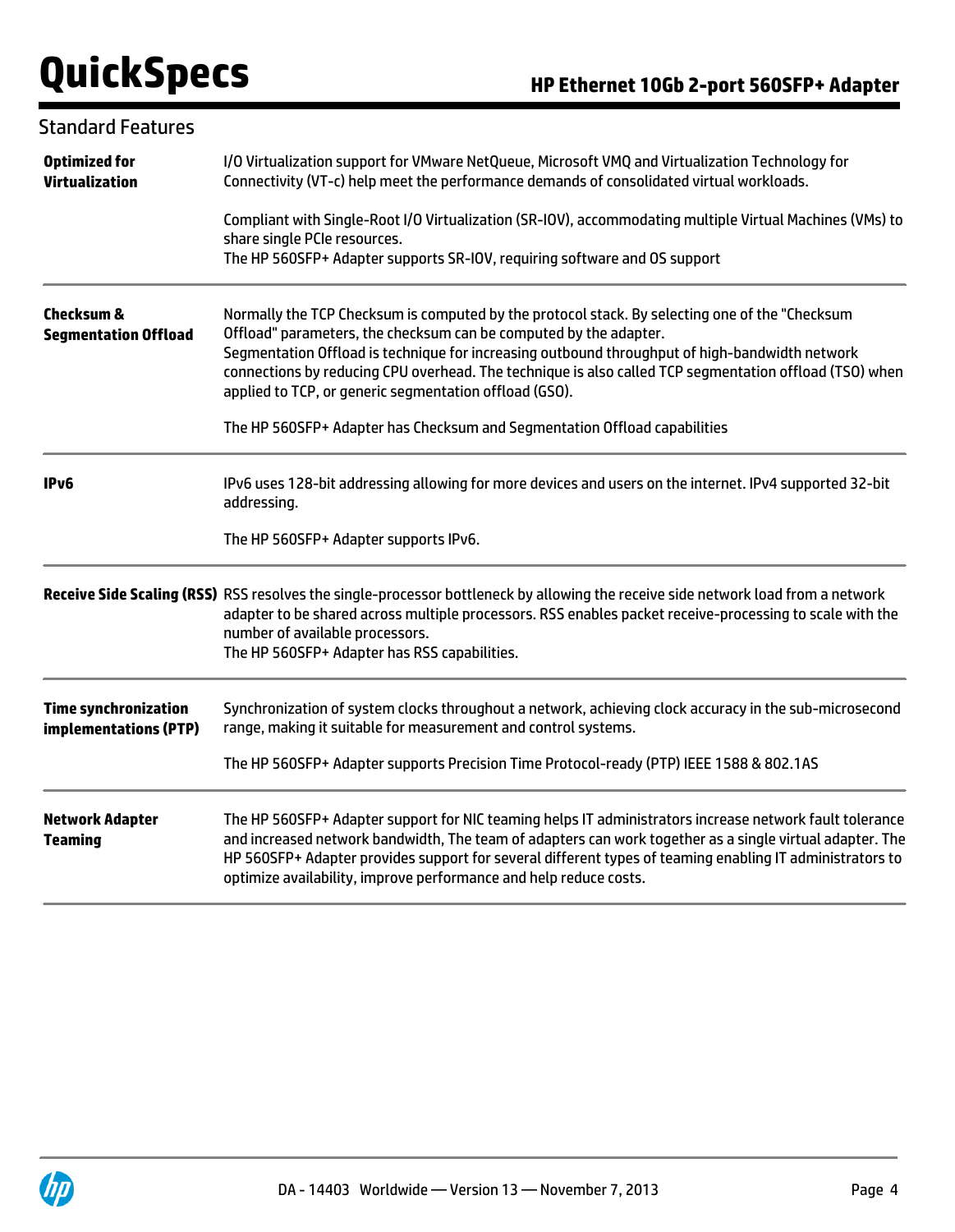# Standard Features

# **Network Management**

| <b>Management Support</b>                            | The HP 560SFP+ Adapter can be administered from HP Systems Insight Manager (SIM). The adapters can<br>be managed individually or in teams, providing SNMP based statistics for reporting purposes. The HP<br>560SFP+ Adapter can also be managed by other applications with SNMP support.                                                                                                                                                                                                                |  |  |
|------------------------------------------------------|----------------------------------------------------------------------------------------------------------------------------------------------------------------------------------------------------------------------------------------------------------------------------------------------------------------------------------------------------------------------------------------------------------------------------------------------------------------------------------------------------------|--|--|
| <b>Server Integration</b>                            | The HP 560SFP+ Adapter is a validated, tested, and qualified solution that is optimized for HP ProLiant<br>servers. HP validates a wide variety of major operating systems drivers with the full suite of web-based<br>enterprise management utilities including HP Intelligent Provisioning and HP Systems Insight Manager<br>that simplify network management.                                                                                                                                         |  |  |
|                                                      | This approach provides a more robust and reliable networking solution than offerings from other venders<br>and provides users with a single point of contact for both their servers and their network adapters.                                                                                                                                                                                                                                                                                          |  |  |
| <b>Configuration Utilities</b>                       | Each HP 560SFP+ Adapter ships with a suite of operating system-tailored configuration utilities that allow<br>the user to enable initial diagnostics and configure adapter teaming. This includes a patented teaming GUI<br>for Microsoft Windows operating systems. Additionally, support for scripted installations of teams in a<br>Microsoft Windows environment allow for unattended OS installations.                                                                                              |  |  |
| <b>LED Indicators</b>                                | The colored LEDs on each port of the HP 560SFP+ Adapter indicate link status and link activity.                                                                                                                                                                                                                                                                                                                                                                                                          |  |  |
| <b>Preboot eXecution</b><br><b>Environment (PXE)</b> | PXE allows the server to boot over the network and download software residing in the network.                                                                                                                                                                                                                                                                                                                                                                                                            |  |  |
| <b>HP Sea of Sensors 3D</b>                          | Support for HP's Sea of Sensors which is a collection of 32 sensors that automatically track thermal<br>activity - heat - across the server. When temperatures get too high, sensors can kick on fans and make<br>other adjustments to reduce energy usage. What makes it better is the upgrade from all six fans kicking on<br>at one time to a new system where only one kicks on - the one in proximity of the area that started heating<br>up - thus reducing the amount of energy used for cooling. |  |  |
| <b>VMware NetQueue and</b>                           | VMware NetQueue is technology that significantly improves performance of 10 Gigabit Ethernet network<br>Microsoft Virtual Machine adapters in virtualized environments.                                                                                                                                                                                                                                                                                                                                  |  |  |
| Queue (VMQ)                                          | Windows Hyper-V VMQ (VMQ) is a feature available on servers running Windows Server 2008 R2 with VMQ-<br>enabled Ethernet adapters. VMQ uses hardware packet filtering to deliver packet data from an external<br>virtual machine network directly to virtual machines, which reduces the overhead of routing packets and<br>copying them from the management operating system to the virtual machine.<br>The HP Ethernet 10Gb 2-port 560SFP+ Adapter support VMware NetQueue and Windows Hyper-V VMQ.    |  |  |
| <b>Warranty</b>                                      | Maximum: The remaining warranty of the HP product in which it is installed (to a maximum three-year,<br>limited warranty).<br>Minimum: One year limited warranty.                                                                                                                                                                                                                                                                                                                                        |  |  |
|                                                      | Additional information regarding worldwide limited warranty and technical support is available at:<br>http://h18004.www1.hp.com/products/servers/platforms/warranty/index.html                                                                                                                                                                                                                                                                                                                           |  |  |

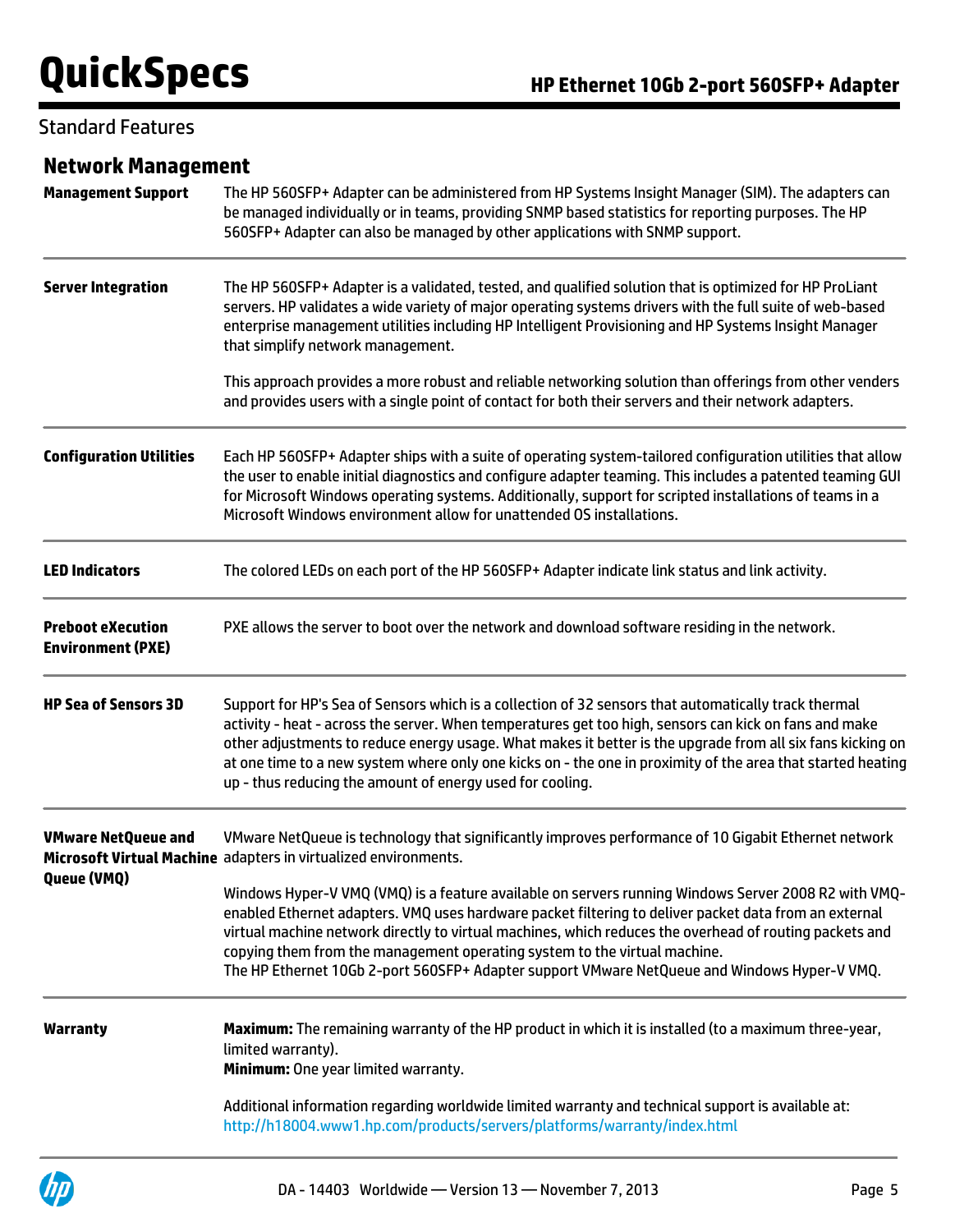### Service and Support

#### **Service and Support HP Technology Services**

HP Technology Services offers you consultants and support experts to solve your most complex infrastructure problems. We help keep your business running, boost availability, and avoid downtime.

#### **Protect your business beyond warranty with HP Care Pack Services**

When you buy HP Options, it's also a good time to think about what level of service you may need. HP Care Pack services provide total care and support expertise with committed response choices designed to meet your IT and business need.

HP Foundation Care services deliver scalable support-packages for HP industry-standard servers and software. You can choose the type and level of service that is most suitable for your business needs. New to this portfolio is HP Collaborative Support. If you are running business critical environments, HP offers Proactive Care or Critical Advantage. These services help you deliver high levels of application availability through proactive service management and advanced technical response.

Here is the support service recommendation from the Foundation Care and Proactive Care portfolio. For customized support service solution, HP can work with you to tailor a service solution for your unique support requirements using broader services portfolio of Foundation Care and Proactive Care.

### **Recommended HP Care Pack Services for optimal satisfaction with your HP product**

### **Recommended Services 3-Year HP 24x7 4 hour Response, Hardware Support Onsite Service**

Provides you with rapid remote support and if required an HP authorized representative who will arrive on site any time and day of the year to begin hardware maintenance service within 4 hours of the service request being logged.

<http://h20195.www2.hp.com/V2/GetPDF.aspx/5982-6547EEE.pdf>

#### **OR**

#### **3-Year HP 24x7 4 hour Response, HP Collaborative Support**

Offers customers a single point of contact for server problem diagnosis, hardware problem resolution, and basic software problem diagnosis, fault isolation, and resolution if available to HP. If the problem is with HP HW, the representative will arrive on site any time and day of the year to begin hardware maintenance service within 4 hours of the service request being logged. In case, the issue is with HP or supported thirdparty software product and cannot be resolved by applying known fixes, HP will contact the third-party vendor and create a problem incident on your behalf.

#### **HP ProLiant Server Hardware Installation**

Provides for the basic hardware installation of HP branded servers, storage devices and networking options to assist you in bringing your new hardware into operation in a timely and professional manner <http://h20195.www2.hp.com/V2/GetPDF.aspx/5981-9356EN.pdf>

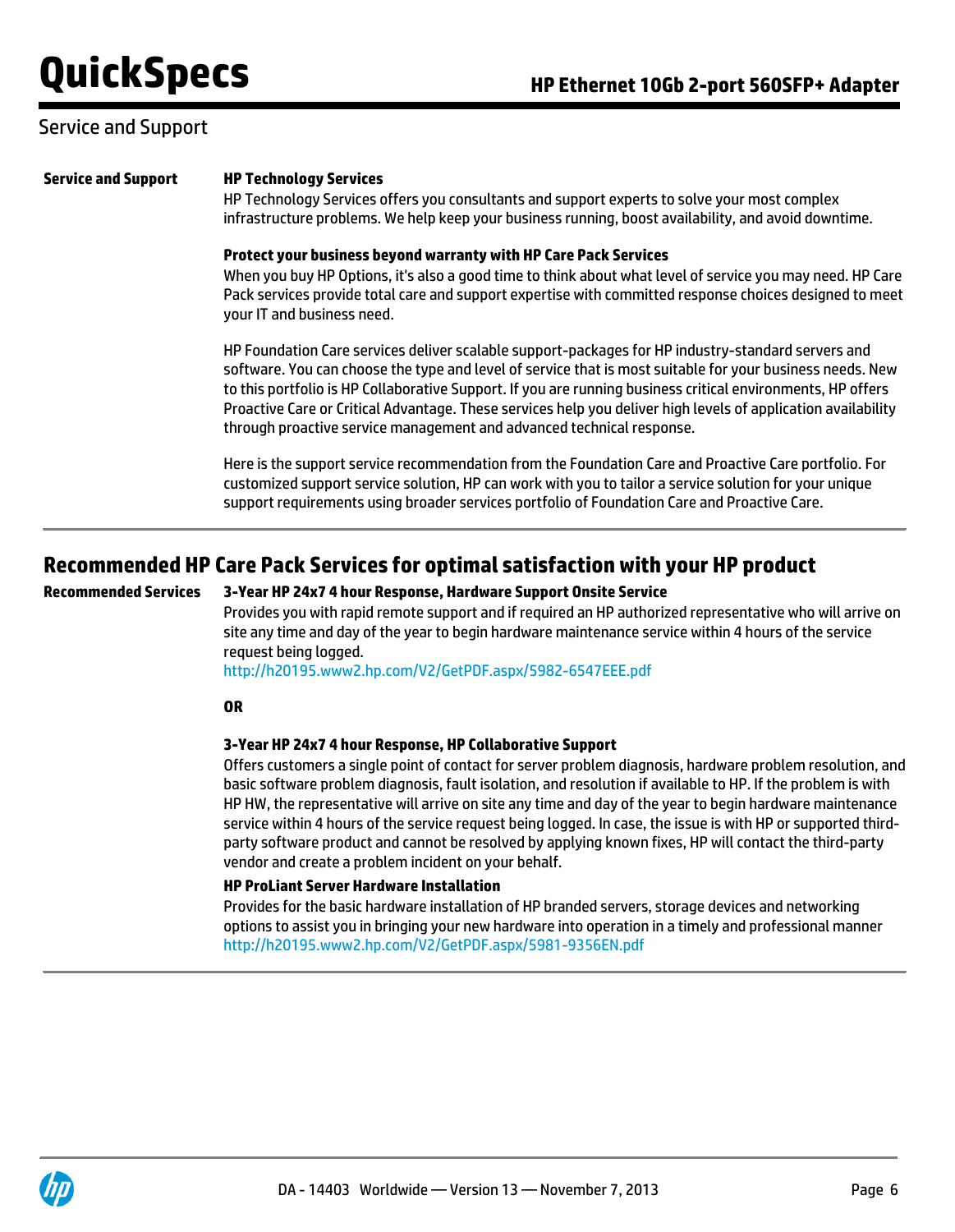# Service and Support

|                               | Related HP Care Pack Services to enhance your HP product experience                                                                                                                                                                                                                                                                                                                                                                                                                                                                                                                                                                                 |  |  |  |
|-------------------------------|-----------------------------------------------------------------------------------------------------------------------------------------------------------------------------------------------------------------------------------------------------------------------------------------------------------------------------------------------------------------------------------------------------------------------------------------------------------------------------------------------------------------------------------------------------------------------------------------------------------------------------------------------------|--|--|--|
| <b>Related Services</b>       | 3-Year HP 24x7 4 hour Response, Proactive Care or Critical Advantage<br>Helps optimize your systems and delivers high levels of application availability through proactive service<br>management and advanced technical response. A skilled Technical Manager will own your query or issue<br>end to end until resolved, delivering a single point of contact for you<br>http://h20195.www2.hp.com/V2/GetPDF.aspx/4AA3-2140ENW.pdf                                                                                                                                                                                                                  |  |  |  |
|                               | <b>OR</b>                                                                                                                                                                                                                                                                                                                                                                                                                                                                                                                                                                                                                                           |  |  |  |
|                               | 3-Year HP 6-hour Onsite Call-to-Repair, HP Collaborative Support<br>Offers customers a single point of contact for server problem diagnosis, hardware problem resolution to<br>return the hardware in operating condition within 6 hours of the initial service request to the HP Global<br>Solution Center, and basic software problem diagnosis, fault isolation, and resolution if available to HP. In<br>case, the issue is with HP or supported third-party software product and cannot be resolved by applying<br>known fixes, HP will contact the third-party vendor and create a problem incident on your behalf.                           |  |  |  |
|                               | <b>HP Proactive Select Service</b><br>Provides a flexible way to purchase HP best-in-class consultancy and technical services. You can buy<br>Proactive Select Service Credits when you purchase your hardware and then use the credits over the next<br>12 months. http://h20195.www2.hp.com/V2/GetPDF.aspx/4AA2-3842ENN.pdf                                                                                                                                                                                                                                                                                                                       |  |  |  |
| <b>Insight Remote Support</b> | Provides 24 X 7 remote monitoring, proactive notifications, and problem resolution. Learn more<br>http://www.hp.com/go/insightremotesupport                                                                                                                                                                                                                                                                                                                                                                                                                                                                                                         |  |  |  |
| <b>HP Support Center</b>      | Personalized online support portal with access to information, tools and experts to support HP business<br>products. Submit support cases online, chat with HP experts, access support resources or collaborate with<br>peers. Learn more http://www.hp.com/go/hpsc                                                                                                                                                                                                                                                                                                                                                                                 |  |  |  |
|                               | HP's Support Center Mobile App* allows you to resolve issues yourself or quickly connect to an agent for<br>live support. Now, you can get access to personalized IT support anywhere, anytime.<br>HP Insight Remote Support and HP Support Center are available at no additional cost with a HP warranty,<br>HP Care Pack or HP contractual support agreement.                                                                                                                                                                                                                                                                                     |  |  |  |
|                               | *HP' Support Center Mobile App is subject to local availability                                                                                                                                                                                                                                                                                                                                                                                                                                                                                                                                                                                     |  |  |  |
| <b>Parts and materials</b>    | HP will provide HP-supported replacement parts and materials necessary to maintain the covered<br>hardware product in operating condition, including parts and materials for available and recommended<br>engineering improvements. Supplies and consumable parts will not be provided as part of this service;<br>standard warranty terms and conditions apply. Parts and components that have exceeded their maximum<br>supported lifetime and/or the maximum usage limitations as set forth in the manufacturer's operating<br>manual or the technical product data sheet will not be provided, repaired or replaced as part of this<br>service. |  |  |  |

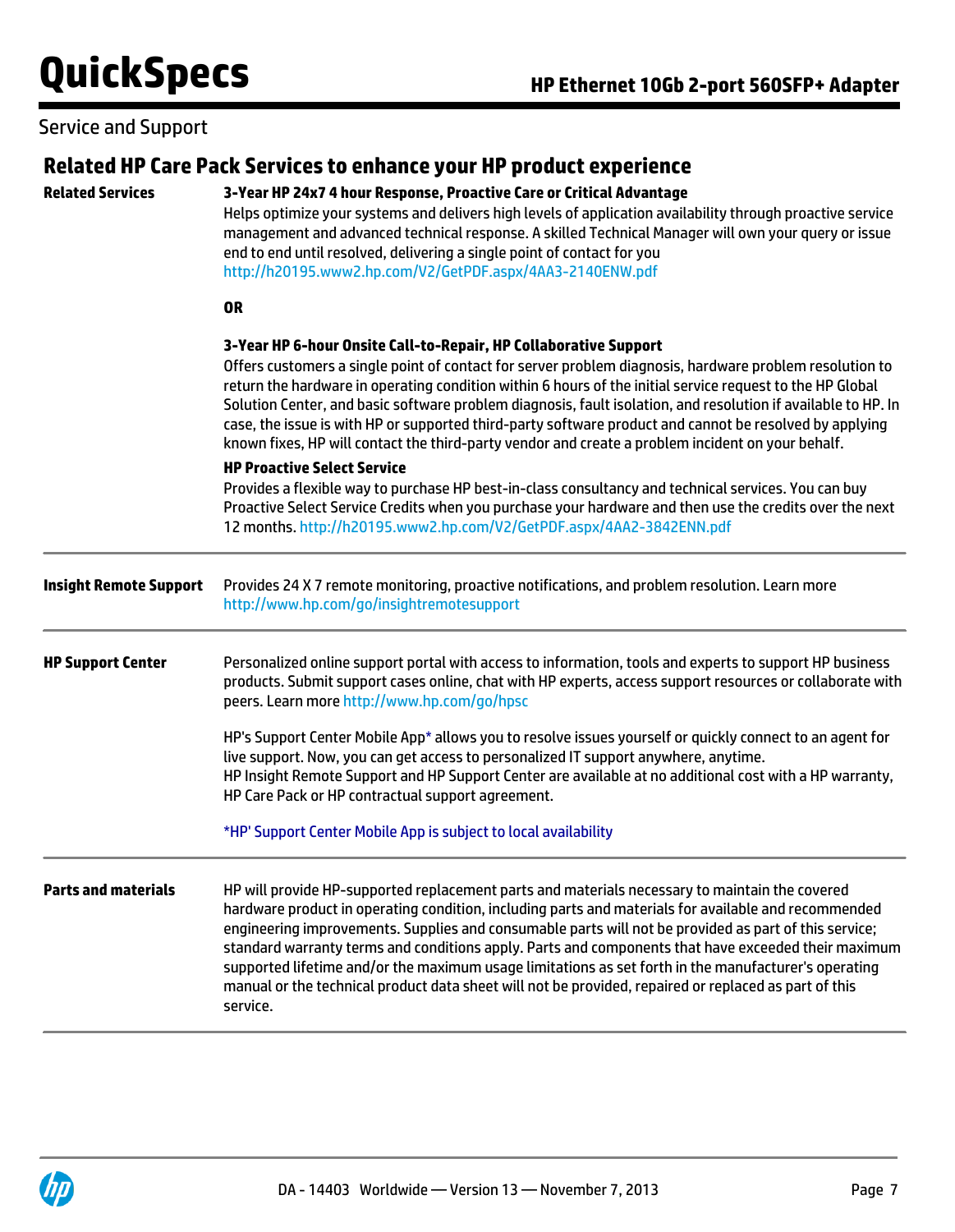# Service and Support

| <b>Warranty / Service</b><br>Coverage | For ProLiant servers and storage systems, this service covers HP-branded hardware options qualified for<br>the server, purchased at the same time or afterward, internal to the enclosure, as well as external<br>monitors up to 22" and tower UPS products; these items will be covered at the same service level and for<br>the same coverage period as the server unless the maximum supported lifetime and/or the maximum<br>usage limitation has been exceeded. Coverage of the UPS battery is not included; standard warranty terms<br>and conditions apply. |  |  |
|---------------------------------------|--------------------------------------------------------------------------------------------------------------------------------------------------------------------------------------------------------------------------------------------------------------------------------------------------------------------------------------------------------------------------------------------------------------------------------------------------------------------------------------------------------------------------------------------------------------------|--|--|
|                                       | The defective media retention service feature option applies only to Disk or eligible SSD/Flash Drives<br>replaced by HP due to malfunction. It does not apply to any exchange of Disk or SSD/Flash Drives that<br>have not failed. SSD/Flash Drives that are specified by HP as consumable parts and/or that have exceeded<br>maximum supported lifetime and/or the maximum usage limit as set forth in the manufacturer's operating<br>manual or the technical data sheet are not eligible for the defective media retention service feature option.             |  |  |
| <b>For more information</b>           | To learn more on services for HP ESSN Options, please contact your HP sales representative or HP<br>Authorized Channel Partner. Or visit: http://www.hp.com/services/proliant or<br>www.hp.com/services/bladesystem                                                                                                                                                                                                                                                                                                                                                |  |  |

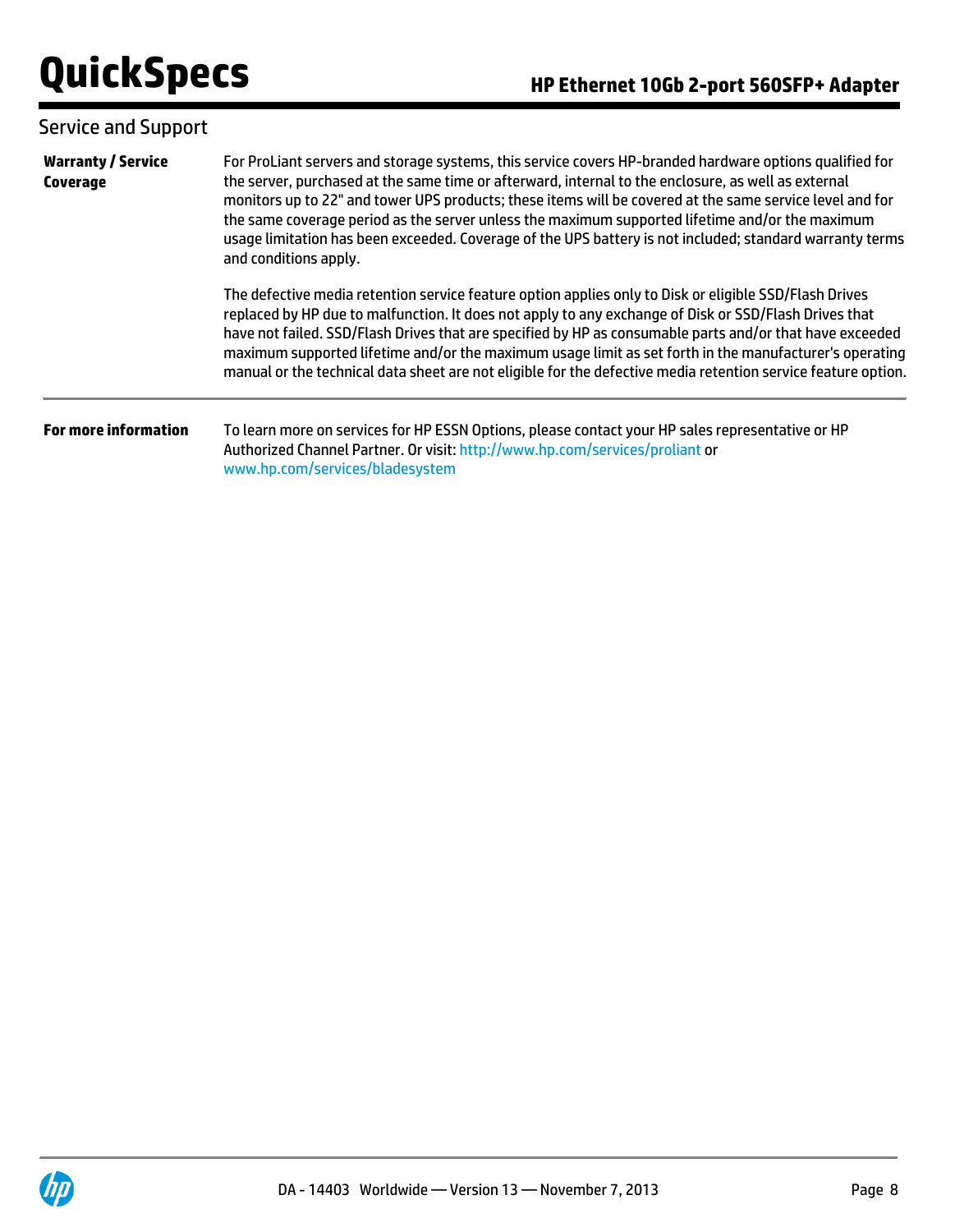# Related Options

| <b>Direct Attach Cable</b> | HP BladeSystem c-Class Small Form-Factor Pluggable .5m 10GbE Copper Cable<br>HP BladeSystem c-Class Small Form-Factor Pluggable 1m 10GbE Copper Cable<br>HP BladeSystem c-Class Small Form-Factor Pluggable 3m 10GbE Copper Cable<br>HP BladeSystem c-Class Small Form-Factor Pluggable 5m 10GbE Copper Cable<br>HP X240 10G SFP+ to SFP+ 0.65m Direct Attach Copper Cable | 487649-B21<br>487652-B21<br>487655-B21<br>537963-B21<br><b>JD095C</b><br><b>JD096C</b><br><b>JD097C</b><br>JG081C<br>JC784C |
|----------------------------|----------------------------------------------------------------------------------------------------------------------------------------------------------------------------------------------------------------------------------------------------------------------------------------------------------------------------------------------------------------------------|-----------------------------------------------------------------------------------------------------------------------------|
|                            | HP X240 10G SFP+ to SFP+ 1.2m Direct Attach Copper Cable<br>HP X240 10G SFP+ to SFP+ 3m Direct Attach Copper Cable                                                                                                                                                                                                                                                         |                                                                                                                             |
|                            | HP X240 10G SFP+ to SFP+ 5m Direct Attach Copper Cable                                                                                                                                                                                                                                                                                                                     |                                                                                                                             |
|                            | HP X240 10G SFP+ SFP+ 7m Direct Attach Copper Cable                                                                                                                                                                                                                                                                                                                        |                                                                                                                             |
|                            | HP X242 10G SFP+ to SFP+ 1m Direct Attach Copper Cable                                                                                                                                                                                                                                                                                                                     | J9281B                                                                                                                      |
|                            | HP X242 10G SFP+ to SFP+ 3m Direct Attach Copper Cable                                                                                                                                                                                                                                                                                                                     | J9283B                                                                                                                      |
|                            | HP X242 10G SFP+ to SFP+ 7m Direct Attach Copper Cable                                                                                                                                                                                                                                                                                                                     | J9285B                                                                                                                      |
|                            | HP X242 SFP+ 15m DAC Cable                                                                                                                                                                                                                                                                                                                                                 | J9287B                                                                                                                      |
|                            | <b>NOTE:</b> Direct Attach Cable (DAC) must be purchased separately for copper<br>environments.                                                                                                                                                                                                                                                                            |                                                                                                                             |
| <b>Fiber Optic Modules</b> | HP BladeSystem c-Class 10Gb Short Range Small Form-Factor Pluggable Option                                                                                                                                                                                                                                                                                                 | 455883-B21                                                                                                                  |
|                            | HP BladeSystem c-Class 10Gb Long Range Small Form-Factor Pluggable Option                                                                                                                                                                                                                                                                                                  | 455886-B21                                                                                                                  |
|                            | HP BLc Virtual Connect 1Gb SX Small Form Factor Pluggable Option Kit<br>NOTE: Fiber transceivers and cables must be purchased separately for fiber-optic<br>environments.                                                                                                                                                                                                  | 453151-B21                                                                                                                  |
| <b>Fiber Optic Cables</b>  | HP 2M LC-SC Cable Kit (2Gb to 1Gb)                                                                                                                                                                                                                                                                                                                                         | 221691-B21                                                                                                                  |
|                            | 5M LC-SC Cable Kit (2Gb to 1Gb)                                                                                                                                                                                                                                                                                                                                            | 221691-B22                                                                                                                  |
|                            | HP 15M LC-SC Cable Kit (2Gb to 1Gb)                                                                                                                                                                                                                                                                                                                                        | 221691-B23                                                                                                                  |
|                            | HP 2m LC-LC FC Cable Kit                                                                                                                                                                                                                                                                                                                                                   | 221692-B21                                                                                                                  |
|                            | 5m LC-LC FC Cable Kit                                                                                                                                                                                                                                                                                                                                                      | 221692-B22                                                                                                                  |
|                            | HP 15m LC-LC FC Cable Kit                                                                                                                                                                                                                                                                                                                                                  | 221692-B23                                                                                                                  |
|                            | HP 30m LC-LC FC Cable Kit                                                                                                                                                                                                                                                                                                                                                  | 221692-B26                                                                                                                  |
|                            | HP 50m LC-LC FC Cable Kit                                                                                                                                                                                                                                                                                                                                                  | 221692-B27                                                                                                                  |
|                            | HP LC to LC Multi-mode OM3 2-Fiber 0.5m 1-Pack Fiber Optic Cable                                                                                                                                                                                                                                                                                                           | AJ833A                                                                                                                      |
|                            | HP LC to LC Multi-mode OM3 2-Fiber 1.0m 1-Pack Fiber Optic Cable                                                                                                                                                                                                                                                                                                           | AJ834A                                                                                                                      |
|                            | HP LC to LC Multi-mode OM3 2-Fiber 5.0m 1-Pack Fiber Optic Cable                                                                                                                                                                                                                                                                                                           | AJ836A                                                                                                                      |
|                            | HP LC to LC Multi-mode OM3 2-Fiber 15.0m 1-Pack Fiber Optic Cable                                                                                                                                                                                                                                                                                                          | AJ837A                                                                                                                      |
|                            | HP LC to LC Multi-mode OM3 2-Fiber 30.0m 1-Pack Fiber Optic Cable                                                                                                                                                                                                                                                                                                          | AJ838A                                                                                                                      |
|                            | HP LC to LC Multi-mode OM3 2-Fiber 50.0m 1-Pack Fiber Optic Cable<br>NOTE: Fiber transceivers and cables must be purchased separately for fiber-optic                                                                                                                                                                                                                      | AJ839A                                                                                                                      |
|                            | environments.                                                                                                                                                                                                                                                                                                                                                              |                                                                                                                             |
|                            | NOTE: For additional information on 10Gb cable specifications go to:<br>http://www.hewlett-packard.com/rnd/pdfs/10gig_cabling_technical_brief.pdf                                                                                                                                                                                                                          |                                                                                                                             |

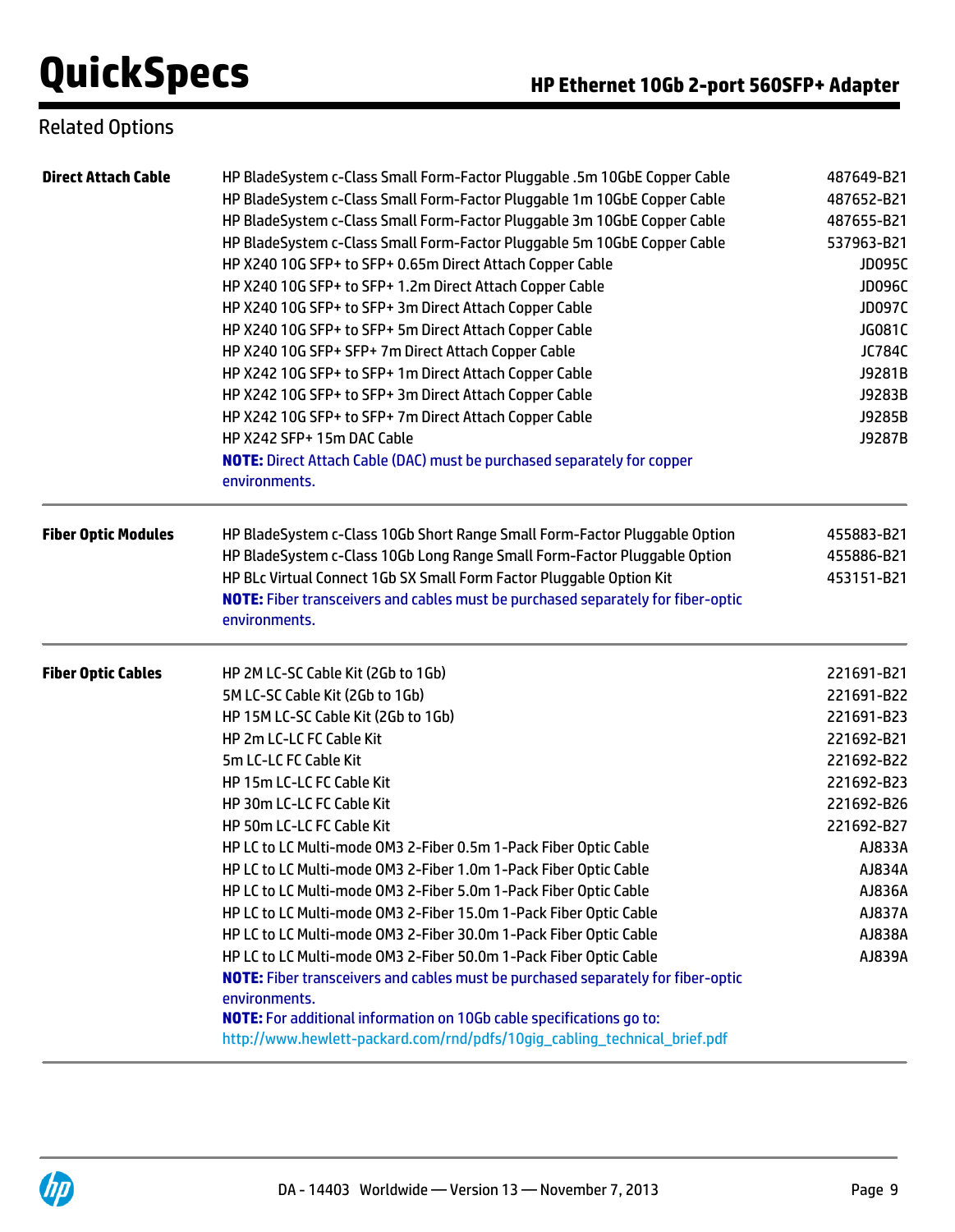| <b>Related Options</b>         |                                                                                                                               |                                        |  |  |
|--------------------------------|-------------------------------------------------------------------------------------------------------------------------------|----------------------------------------|--|--|
| <b>Gigabit Server Adapters</b> | HP NC112T PCI Express Gigabit Server Adapter<br>503746-B21                                                                    |                                        |  |  |
|                                | HP NC360T PCI-E Dual Port Gigabit Server Adapter                                                                              | 412648-B21                             |  |  |
|                                | HP NC364T PCI-E Quad Port Gigabit Server Adapter                                                                              | 435508-B21                             |  |  |
|                                | HP NC365T 4-port Ethernet Server Adapter                                                                                      | 593722-B21                             |  |  |
|                                | HP NC373F PCI-E Multifunction 1000SX Gigabit Svr Adapter                                                                      | 394793-B21                             |  |  |
|                                | HP NC373T PCI-E Multifunction Gigabit Server Adapter                                                                          | 394791-B21<br>538696-B21<br>458492-B21 |  |  |
|                                | HP NC375T PCI Express Quad Port Gigabit Server Adapter                                                                        |                                        |  |  |
|                                | HP NC382T PCI Express Dual Port Multifunction Gigabit Server Adapter                                                          |                                        |  |  |
|                                | HP Ethernet 1Gb 4-port 331T Adapter                                                                                           | 647594-B21                             |  |  |
|                                | HP Ethernet 1Gb 2-port 332T Adapter                                                                                           | 615732-B21                             |  |  |
|                                | HP Ethernet 1Gb 2-port 361T Adapter                                                                                           | 652497-B21                             |  |  |
| <b>10 Gigabit Server</b>       | NOTE: A minimum of two Gigabytes (2 GB) of server memory is required per each                                                 |                                        |  |  |
| <b>Adapters</b>                | adapter.                                                                                                                      |                                        |  |  |
|                                | HP NC522SFP Dual Port 10GbE Gigabit Server Adapter                                                                            | 468332-B21                             |  |  |
|                                | HP NC523SFP 10Gb 2-port Server Adapter<br>HP NC524SFP Dual Port 10GbE Module                                                  | 593717-B21                             |  |  |
|                                | NOTE: NC524SFP is available only on DL370 G6, ML370 G6, DL580 G7, DL585 G7, and                                               | 489892-B21                             |  |  |
|                                | <b>DL980 G7.</b>                                                                                                              |                                        |  |  |
|                                | HP NC550SFP Dual Port 10GbE Server Adapter                                                                                    | 581201-B21                             |  |  |
|                                | HP NC552SFP 10Gb 2-port Ethernet Server Adapter                                                                               | 614203-B21                             |  |  |
|                                | HP Ethernet 10Gb 2-port 530SFP Adapter                                                                                        | 652503-B21                             |  |  |
|                                | HP Ethernet 10Gb 2-port 530T Adapter                                                                                          | 656596-B21                             |  |  |
|                                | HP Ethernet 10Gb 2-port 560SFP+ Adapter                                                                                       | 665249-B21                             |  |  |
|                                | HP Ethernet 10Gb 2-port 561T Adapter                                                                                          | 716591-B21                             |  |  |
|                                | HP Ethernet 10Gb 2-port 570SFP+ Adapter                                                                                       | 718904-B21                             |  |  |
| <b>FlexibleLOM Adapters</b>    | <b>NOTE:</b> A minimum of two Gigabytes (2 GB) of server memory is required per each<br>adapter.                              |                                        |  |  |
|                                | <b>Ethernet Adapters</b>                                                                                                      |                                        |  |  |
|                                | HP Ethernet 1Gb 4-port 331FLR Adapter                                                                                         | 629135-B21                             |  |  |
|                                | HP Ethernet 1Gb 4-port 366FLR Adapter                                                                                         | 665240-B21                             |  |  |
|                                | HP Ethernet 10Gb 2-port 530FLR-SFP+ Adapter                                                                                   | 647581-B21                             |  |  |
|                                | HP Ethernet 10Gb 2-port 560FLR-SFP+ Adapter                                                                                   | 665243-B21                             |  |  |
|                                | HP Ethernet 10Gb 2-port 561FLR-T Adapter                                                                                      | 700699-B21                             |  |  |
|                                | HP Ethernet 10Gb 2-port 570FLR-SFP+ Adapter                                                                                   |                                        |  |  |
|                                | <b>FlexFabric Adapters</b>                                                                                                    |                                        |  |  |
|                                | HP FlexFabric 10Gb 2-port 526FLR SFP+ Adapter                                                                                 | 629138-B21                             |  |  |
|                                | HP FlexFabric 10Gb 2-port 533FLR-T Adapter                                                                                    | 700759-B21                             |  |  |
|                                | HP FlexFabric 10Gb 2-port 534FLR-SFP+ Adapter                                                                                 | 700751-B21                             |  |  |
|                                | HP FlexFabric 10Gb 2-port 554FLR-SFP+ Adapter                                                                                 | 629142-B21                             |  |  |
|                                | <b>NOTE:</b> Please see the QuickSpecs for Technical Specifications and additional<br>information: www.hp.com/go/ProLiantNICs |                                        |  |  |

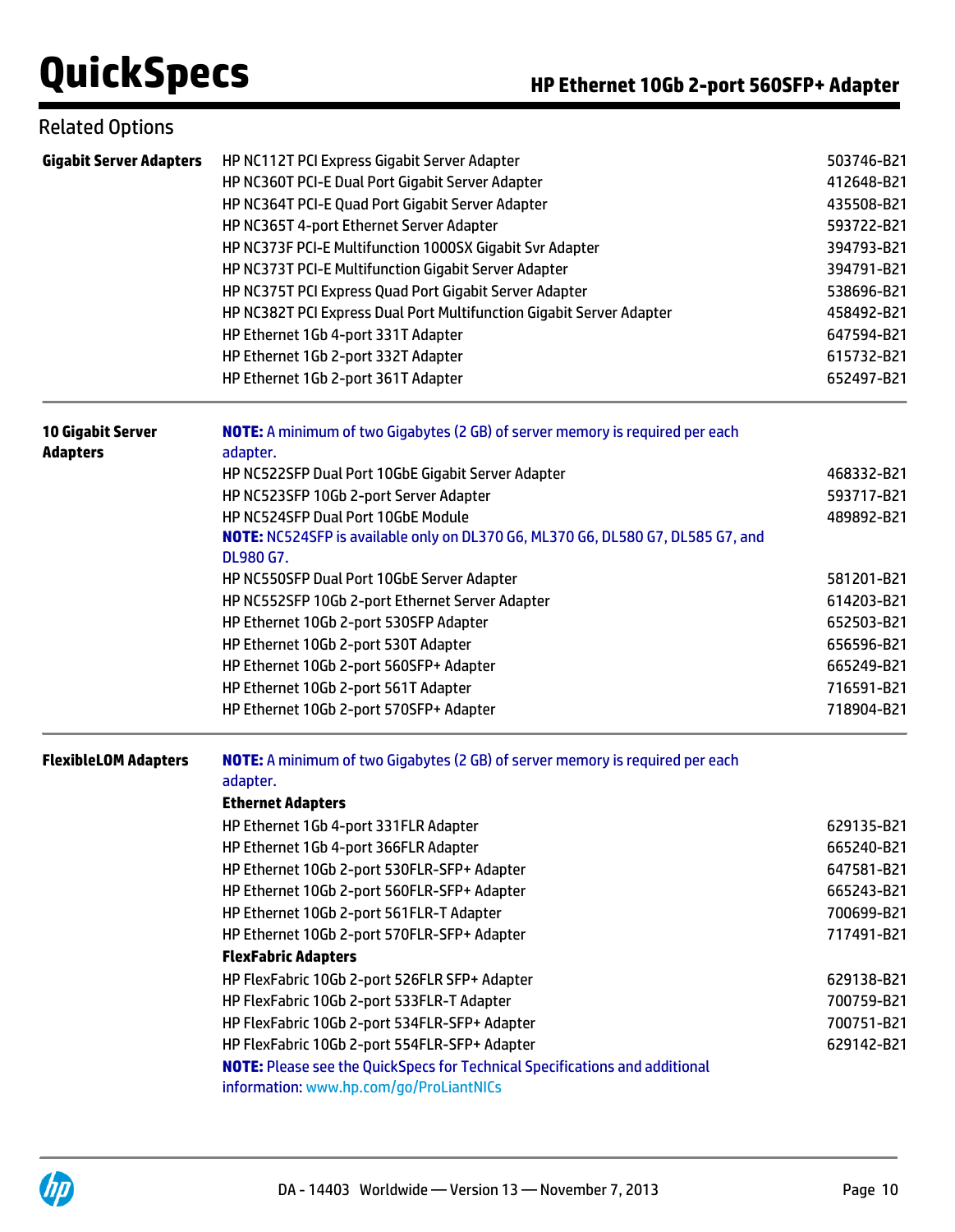# Technical Specifications

| <b>General Specifications</b>             | <b>Network Processor</b>                                                                                                                                                                                                                                                                                                                                                                                                                                                                   | Intel <sup>®</sup> 82599 Controller       |                                                                             |
|-------------------------------------------|--------------------------------------------------------------------------------------------------------------------------------------------------------------------------------------------------------------------------------------------------------------------------------------------------------------------------------------------------------------------------------------------------------------------------------------------------------------------------------------------|-------------------------------------------|-----------------------------------------------------------------------------|
|                                           | Data rate                                                                                                                                                                                                                                                                                                                                                                                                                                                                                  | theoretical bandwidth.                    | Two ports, each at 20 Gbps full duplex; 40 Gbps aggregate full duplex       |
|                                           | <b>Onboard Memory</b>                                                                                                                                                                                                                                                                                                                                                                                                                                                                      | 256MB                                     |                                                                             |
|                                           | <b>Bus type</b>                                                                                                                                                                                                                                                                                                                                                                                                                                                                            | PCI-e v2.0 at 8 GT/s, x8                  |                                                                             |
|                                           | <b>Form factor</b>                                                                                                                                                                                                                                                                                                                                                                                                                                                                         |                                           | Standard and low profile adapter compliant with the PCIe standard           |
|                                           | <b>IEEE Compliance</b>                                                                                                                                                                                                                                                                                                                                                                                                                                                                     | 802.1as, 802.3ak, 802.1 gaz, 802.1 Qbb    | 802.3, 802.1ab, 802.3x, 802.3ad, 802.3p, 802.1q, 802.3ae, 802.1au, 802.3ap, |
| <b>Power and Environmental Operating</b>  |                                                                                                                                                                                                                                                                                                                                                                                                                                                                                            | <b>Temperature</b>                        | 32° to 131° F (0° to 55° C)                                                 |
| <b>Specifications</b>                     |                                                                                                                                                                                                                                                                                                                                                                                                                                                                                            | <b>Humidity</b>                           | 5% to 95% non-condensing                                                    |
|                                           | <b>Power</b>                                                                                                                                                                                                                                                                                                                                                                                                                                                                               | 10.8W maximum (10 W Typical)              |                                                                             |
|                                           | <b>Emissions classification</b>                                                                                                                                                                                                                                                                                                                                                                                                                                                            | Class B                                   |                                                                             |
|                                           | <b>Agency Approvals</b>                                                                                                                                                                                                                                                                                                                                                                                                                                                                    | <b>USA</b>                                | FCC Part 15 Class B                                                         |
|                                           |                                                                                                                                                                                                                                                                                                                                                                                                                                                                                            | Canada                                    | ICES=--3, Issue 5                                                           |
|                                           |                                                                                                                                                                                                                                                                                                                                                                                                                                                                                            | Japan                                     | <b>VCCI 2011-04 Class B</b>                                                 |
|                                           |                                                                                                                                                                                                                                                                                                                                                                                                                                                                                            | <b>International</b>                      | EN55022:2010 + Class B, EN55024:2010;<br>EN61000-3-2:2006, EN61000-3-3:2008 |
|                                           |                                                                                                                                                                                                                                                                                                                                                                                                                                                                                            | <b>Taiwan</b>                             | BSMI, CNS13438 (2006) Class B                                               |
|                                           |                                                                                                                                                                                                                                                                                                                                                                                                                                                                                            | <b>Australia/New Zealand</b><br>(AS/NZS): | AS/NZS CISPR 22: 2009+A1:2010 Class                                         |
|                                           |                                                                                                                                                                                                                                                                                                                                                                                                                                                                                            | Korea                                     | KN22 Class B, KN24                                                          |
|                                           | <b>RoHS Compliance</b>                                                                                                                                                                                                                                                                                                                                                                                                                                                                     | 5 of 6                                    |                                                                             |
|                                           | <b>Safety</b>                                                                                                                                                                                                                                                                                                                                                                                                                                                                              | UL Mark (USA and Canada)                  |                                                                             |
|                                           |                                                                                                                                                                                                                                                                                                                                                                                                                                                                                            | <b>CE Mark</b>                            |                                                                             |
|                                           |                                                                                                                                                                                                                                                                                                                                                                                                                                                                                            | EN 605901 2nd edition                     |                                                                             |
| <b>Operating System</b><br><b>Support</b> | Microsoft Windows Server 2008, Server 2008R2, and HPC Server 2008, 32 and 64-bit<br>Microsoft Windows Server Hyper-V<br><b>Microsoft Windows Small Business Server 2011</b><br>Red Hat Enterprise Linux 5.7 and 6.1<br><b>SLES 10 and 11</b><br>VMware 4.1u2 and 5.0u1<br>Solaris 10<br>NOTE: For more Linux OS support & certification information, please visit our the ProLiant & BladeSystem<br>Server Linux matrix: http://h18004.www1.hp.com/products/servers/linux/hplinuxcert.html |                                           |                                                                             |